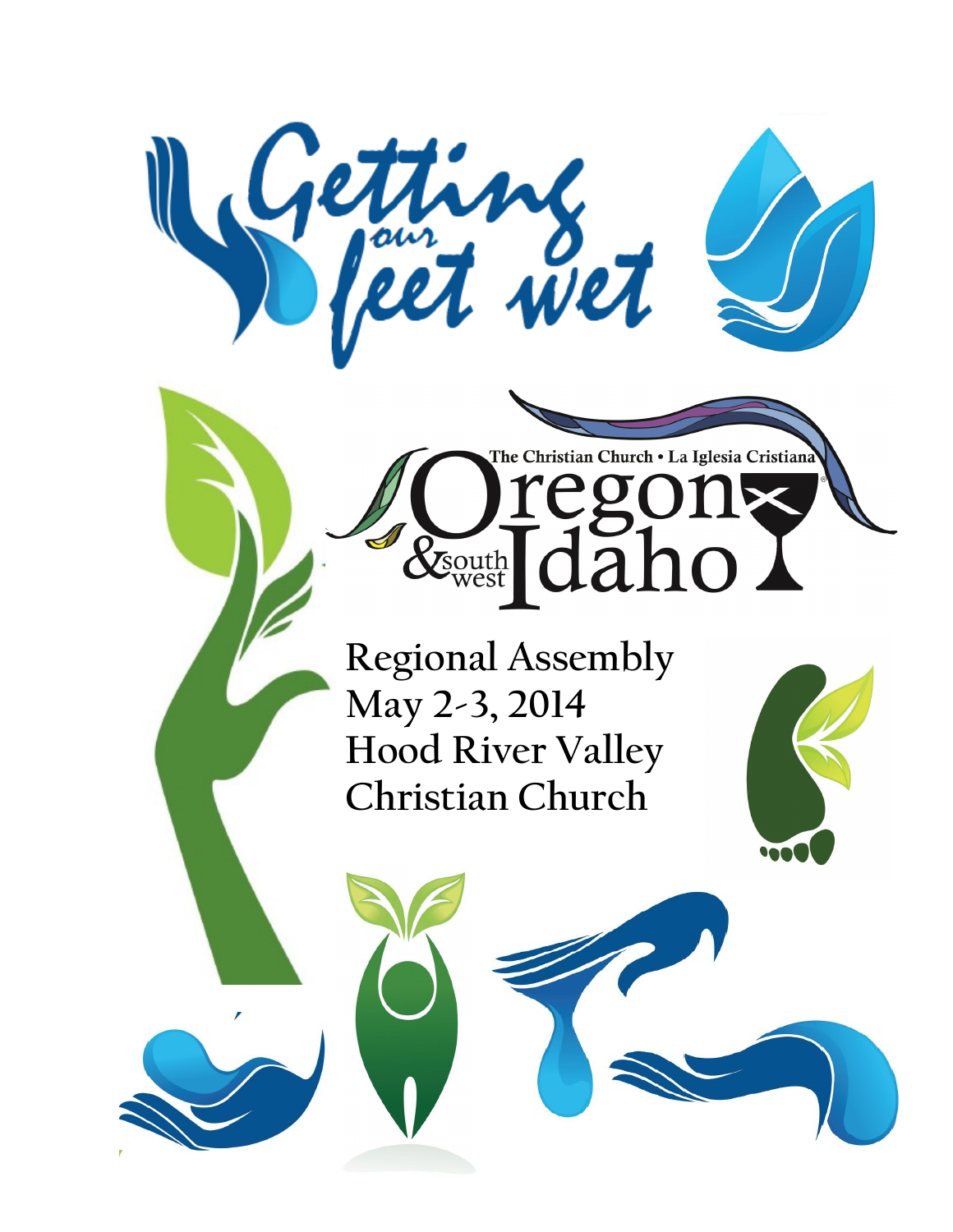# Leaders in Our Region

### **Regional Board of Directors**

| Moderator                  | Craig Johnson                              | Salem First Christian            |
|----------------------------|--------------------------------------------|----------------------------------|
| Moderator-Elect            | Gary Allen                                 | Mountain Home/Meridian           |
| <b>1st Vice Moderator</b>  | Neil Allen                                 | The View/Lynchwood               |
| 2nd Vice Moderator         | Barbara Utt                                | Northwood Christian              |
| <b>Treasurer</b>           | Donna Culley                               | Ontario First Christian          |
| Commission on Finance      | Geoff Speidel                              | Medford First Christian          |
| Commission on Ministry     | Bob Arnold                                 | Keizer Christian                 |
| Blue Mountain Rivers Dist. | Penny Gavette                              | Pendleton First Christian        |
|                            | <b>Joe Culley</b>                          | Ontario First Christian          |
| Columbia Gorge Dist.       | Brenda Mikota                              | Portland First Christian         |
|                            | Jan Crouch                                 | Lynchwood Christian              |
|                            | Judy Meneghin                              | Murray Hills Christian           |
| Scenic Rivers Dist.        | Larry Yamaoka                              | Springfield First Christian      |
|                            | Rebecca Smith                              | Medford First Christian          |
|                            | Giovanna Arnold                            | Eugene, Glenwood Christian       |
| Santiam River Dist.        | Cherry Hoffman                             | Silverton First Christian        |
|                            | Laurie Costales                            | Keizer Christian                 |
|                            | Darren Anderson                            | Dallas First Christian           |
| Snake River Dist.          | <b>Bill Logsdon</b>                        | Boise, Parkview Christian        |
|                            | <b>Brian Nicholas</b>                      | Boise, Red Rock Christian        |
|                            | <b>Suzanne Shore</b>                       | Nampa, First Christian           |
| Men's Ministries           | James Hobbs                                | Trees of Righteousness           |
| Women's Ministries         | Renee Windsor-White Albany First Christian |                                  |
| Youth Ministries           | Alyssa Tanksley                            | <b>Silverton First Christian</b> |
| Congregational Reps.       | Susi McCall                                | Burley, First Christian          |
|                            | Jani DeMond                                | Caldwell, Treasure Valley        |
|                            | Shari/David Eggleston Aloha Christian      |                                  |
|                            |                                            |                                  |

**Names in bold typeface are nominees for election at the 2014 Regional Assembly Business Session**

### Ministers called to congregations since last regional assembly

| Beaverton, Murray Hills              | Karyn Dix                       |
|--------------------------------------|---------------------------------|
| Boise, University/Parkview           | Tom Lobaugh, Interim Minister   |
| Burley, First Chrstian Church        | Jarid McCool                    |
| Dallas, First Christian Church       | Darren Anderson                 |
| Eugene, Glenwood Christian Church ne | Giovanna Arnold                 |
| Hillsboro, Iglesia Cristiana Peniel  | Cornelio Garcia                 |
| La Grande First Christian Church     | Don Dunn, Transitional Minister |
| Ontario First Christian Church       | Joe Culley                      |
| Portland, Lynchwood                  | Neil Allen, Interim Minister    |
| Portland, The View                   | Shari Eggleston                 |
| Portland, The View                   | Neil Allen                      |

### Ministers and their spouses who have died since May 2012

 Trudy Bradley, September 28, 2012 Jack Naff , February 13, 2013 Fred Evans, July 19, 2013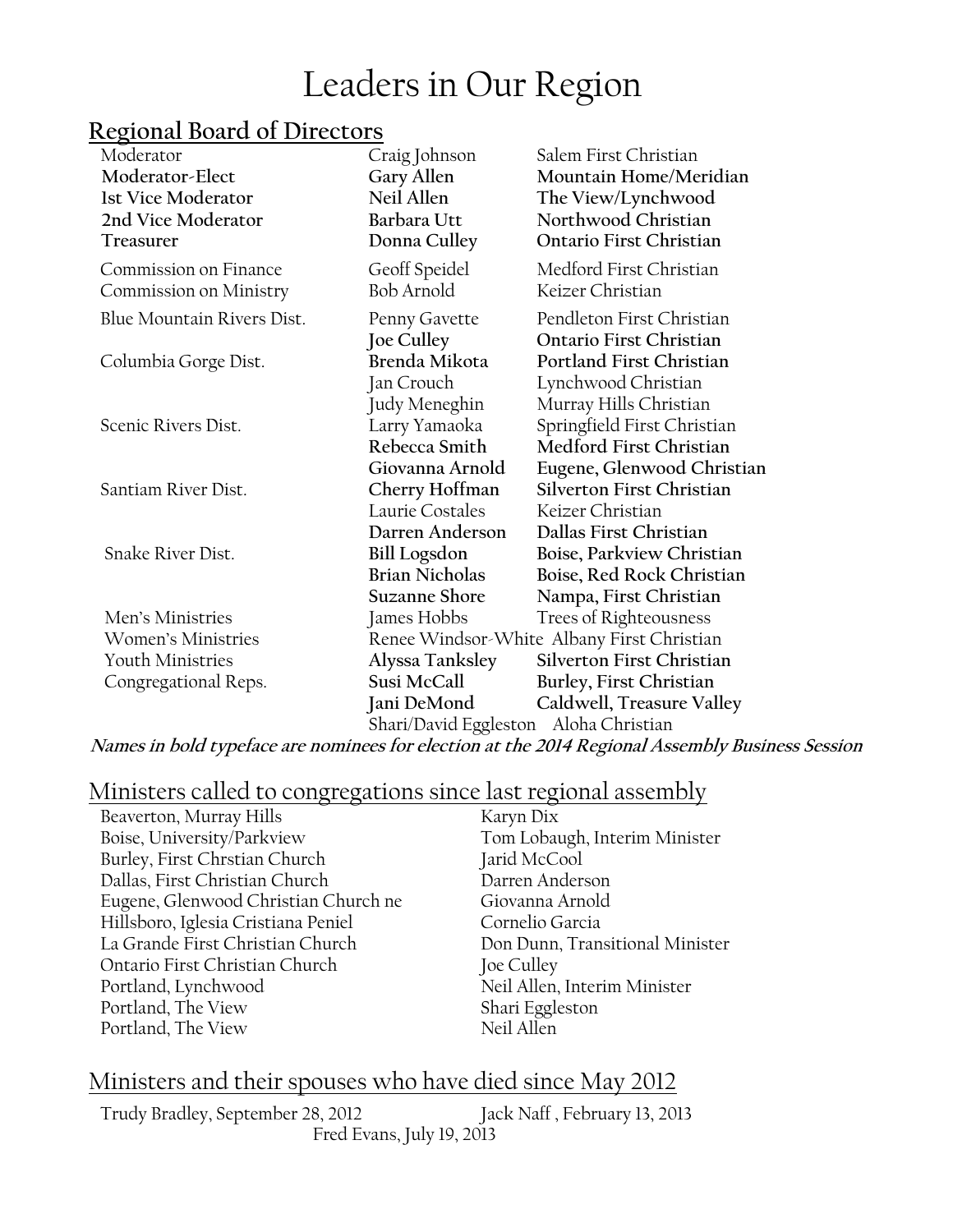## **How can we financially support the Christian Church in Oregon and SW Idaho in our common mission?**

#### Congregations:

Disciples Mission Fund in church budget Designated Regional giving Promoting Christmas offering Sharing a percentage of bequest gifts Giving a gift to the Oregon Disciple Foundation to increase our investments

#### Individuals:

Annual fund gifts Christmas offering Capital gifts On-line giving Remembering the Regional Church or the Oregon Disciple Foundation in your will

### **Congregations who have given designated gifts to the Oregon Region in 2012-13**

## **2012**

| Salem First         | \$8,000.04 |
|---------------------|------------|
| Lynchwood           | 5,136.56   |
| <b>Forest Grove</b> | 2,479.24   |
| Medford             | 1,200.00   |
| Junction City       | 819.08     |
| Keizer              | 772.33     |
| John Day            | 766.38     |
| McMinnville         | 433.75     |
| North Bend          | 125.00     |
| <b>Hood River</b>   | 75.00      |
| Pendleton           | 30.00      |
|                     |            |

Total \$19,018.30

### **2013**

| Salem First         | \$8,000.04 |
|---------------------|------------|
| Lynchwood           | 4,700.99   |
| <b>Forest Grove</b> | 666.33     |
| Keizer              | 751.70     |
| Medford             | 1,200.00   |
| McMinnville         | 160.00     |
| John Day            | 809.78     |
| Springfield First   | 50.00      |
|                     |            |

Total \$16,338,84

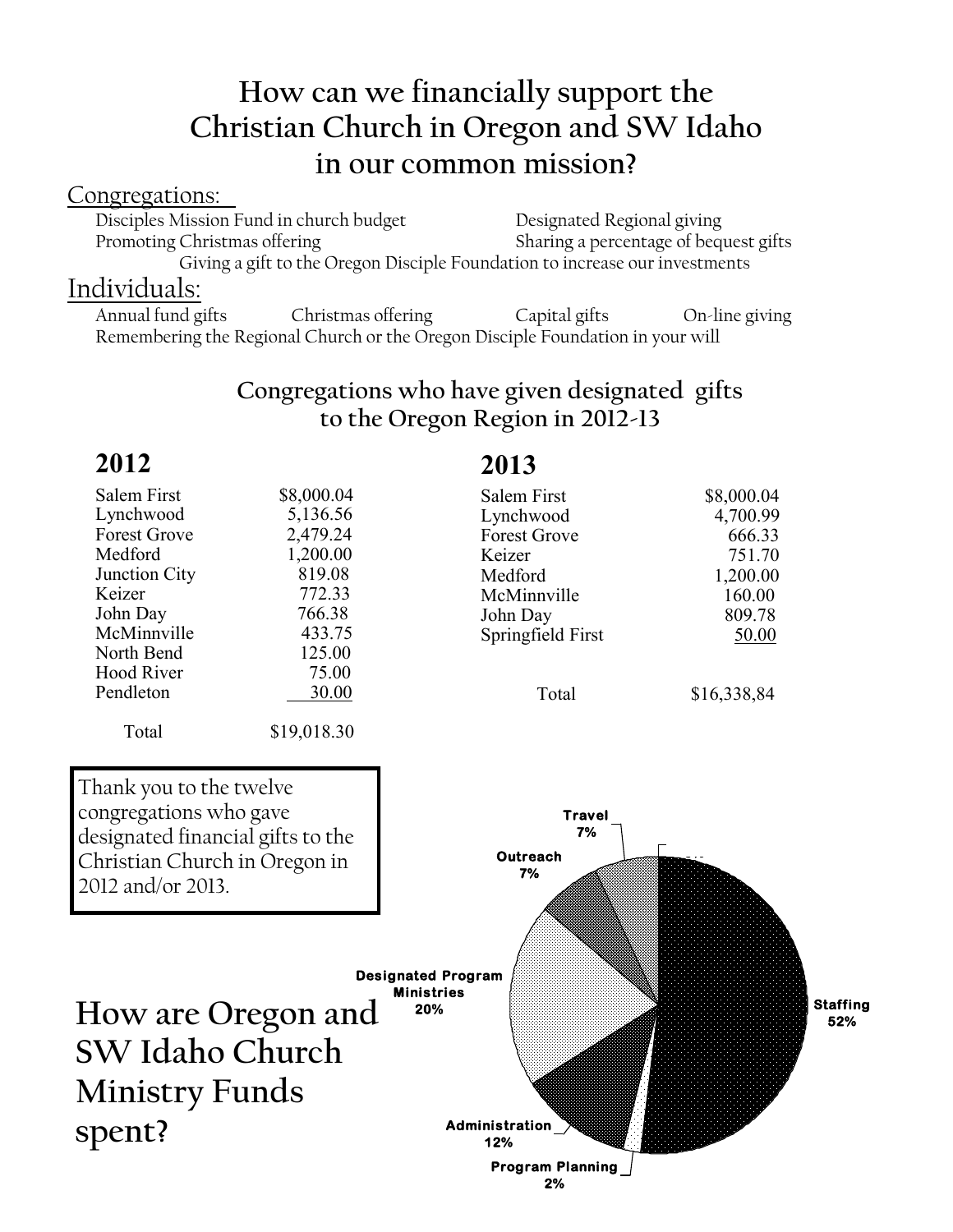# **Oregon Disciples Mission Fund Givers**

| Given by congregations in 2012                  |              | Given by congregations in 2013                  |              |  |
|-------------------------------------------------|--------------|-------------------------------------------------|--------------|--|
| <b>Salem First</b>                              | \$27,996.00  | <b>Salem First</b>                              | \$27,996.00  |  |
| Murray Hills                                    | 24,011.88    | Murray Hills                                    | 24,914.86    |  |
| <b>Hood River</b>                               | 23,436.61    | <b>Junction City</b>                            | 20,954.88    |  |
| <b>Portland First</b>                           | 16,722.90    | <b>Hood River</b>                               | 19,628.86    |  |
| Northwood                                       | 15,573.73    | Northwood                                       | 17,004.35    |  |
| <b>Forest Grove</b>                             | 14,004.25    | Eugene First                                    | 15,891.72    |  |
| Eugene First                                    | 12,892.13    | <b>Portland First</b>                           | 15,855.64    |  |
| Keizer                                          | 11,584.85    | Keizer                                          | 11,275.24    |  |
| LaGrande                                        | 9,900.00     | <b>Forest Grove</b>                             | 11,243.46    |  |
| Pendleton                                       | 9,104.20     | Pendleton                                       | 11,029.27    |  |
| Albany                                          | 7,135.00     | LaGrande                                        | 9,900.00     |  |
| <b>Junction City</b>                            | 5,862.81     | Silverton                                       | 5,350.98     |  |
| Silverton                                       | 5,175.04     | Albany                                          | 5,245.00     |  |
| <b>Grants Pass</b>                              | 5,150.04     | <b>Grants Pass</b>                              | 5,200.00     |  |
| Lynchwood                                       | 4,522.56     | Lynchwood                                       | 4,700.99     |  |
| Lebanon                                         | 2,696.16     | Lebanon                                         | 2,815.09     |  |
| North Bend                                      | 2,572.81     | Springfield                                     | 1,900.00     |  |
| Springfield                                     | 2,411.00     | North Bend                                      | 1,716.44     |  |
| <b>Twin Oaks</b>                                | 1,998.00     | The View                                        | 1,100.00     |  |
| The View                                        | 1,550.00     | John Day                                        | 810.82       |  |
| Iglesia Escudo                                  | 832.26       | Ione                                            | 794,00       |  |
| y Fortaleza Salem                               |              | Corvallis                                       | 502.00       |  |
| Ione                                            | 769.00       | <b>Twin Oaks</b>                                | 460.00       |  |
| John Day                                        | 766.38       | Dallas                                          | 400.00       |  |
| <b>Allison Park</b>                             | 439.00       | Medford                                         | 300.00       |  |
| Dallas                                          | 400.00       | <b>Allison Park</b>                             | 291.91       |  |
|                                                 |              | Midway Portland                                 | 73.00        |  |
| Total                                           | \$208,539.74 | Total                                           | \$218,066.48 |  |
| 27 of 36 congregations<br>participating in 2012 |              | 26 of 35 congregations<br>participating in 2013 |              |  |

**Thank you to the 30 Christian Church in Oregon congregations that gave offerings to Disciples Mission Fund in 2012 and/or 2013**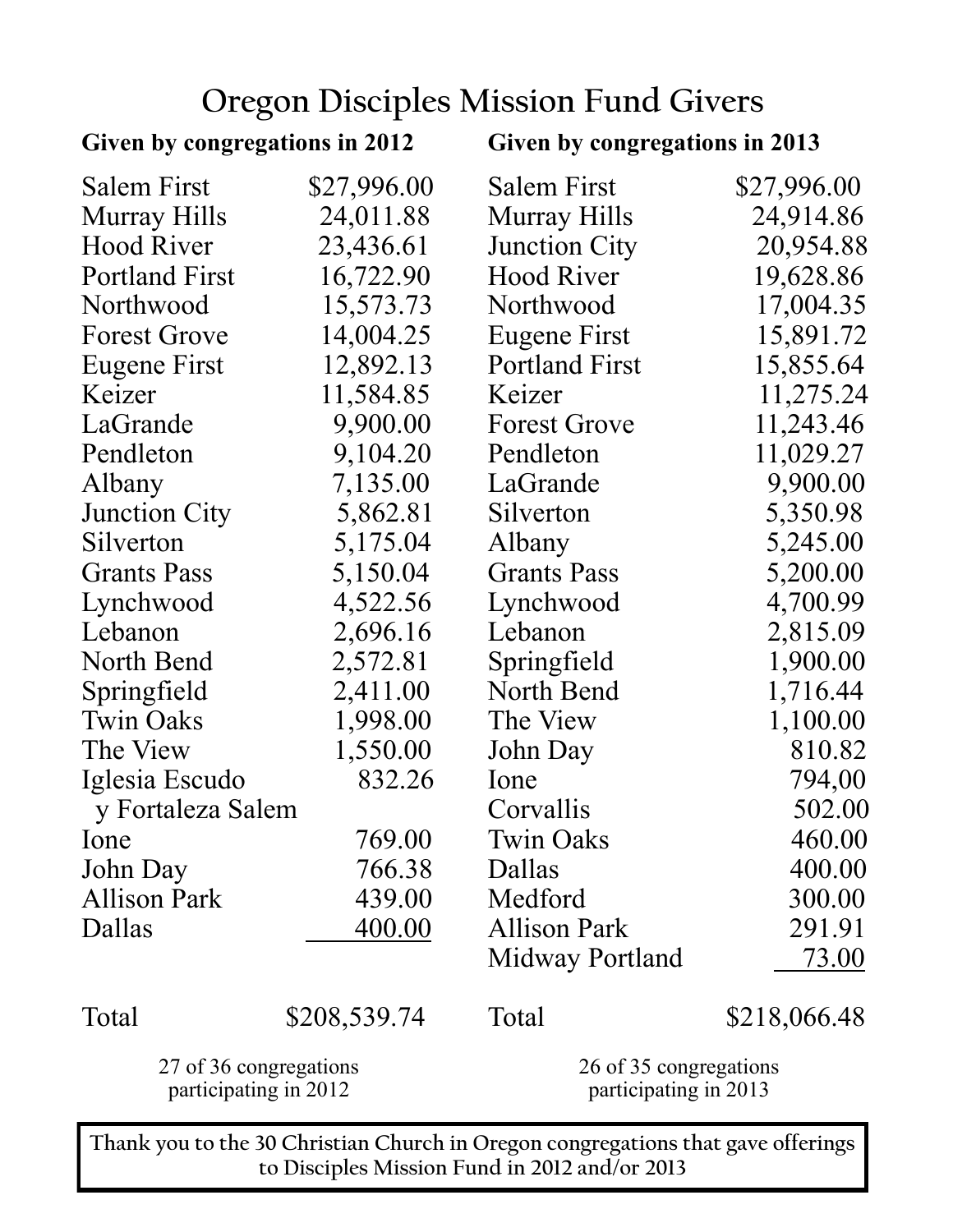# **SW Idaho Disciples Mission Fund Givers**

| Given by congregations in 2012                                                                                    |             | Given by congregations in 2013 |             |  |
|-------------------------------------------------------------------------------------------------------------------|-------------|--------------------------------|-------------|--|
| Boise, Red Rock                                                                                                   | \$12,830.94 | Boise, Red Rock                | \$13,002.87 |  |
| Nampa, First                                                                                                      | 8,965.38    | Nampa, First                   | 11,219.00   |  |
| Homedale                                                                                                          | 2,436.91    | Ontario, First                 | 3,160.28    |  |
| Ontario, First                                                                                                    | 2,375.00    | Homedale                       | 2,013.15    |  |
| Meridian, New Hope                                                                                                | 2,200.00    | Meridian, New Hope             | 2,000.00    |  |
| Boise, University                                                                                                 | 620.00      | <b>Mountain Home</b>           | 660.00      |  |
| <b>Mountain Home</b>                                                                                              | 605.00      | Burley, First                  | 507.33      |  |
| Caldwell, Treasure                                                                                                | 250.00      | Boise, University              | 385.00      |  |
| Valley                                                                                                            |             | Caldwell, Treasure             | 250.00      |  |
| Burley, First                                                                                                     | 227.58      | Valley                         |             |  |
| Total                                                                                                             | \$30,510.81 | Total                          | \$33,197.63 |  |
| Thank you to all nine SW Idaho congregations for contributing<br>to Disciples Mission Fund in both 2012 and 2013. |             |                                |             |  |

## **How is the Regional Church Funded?**

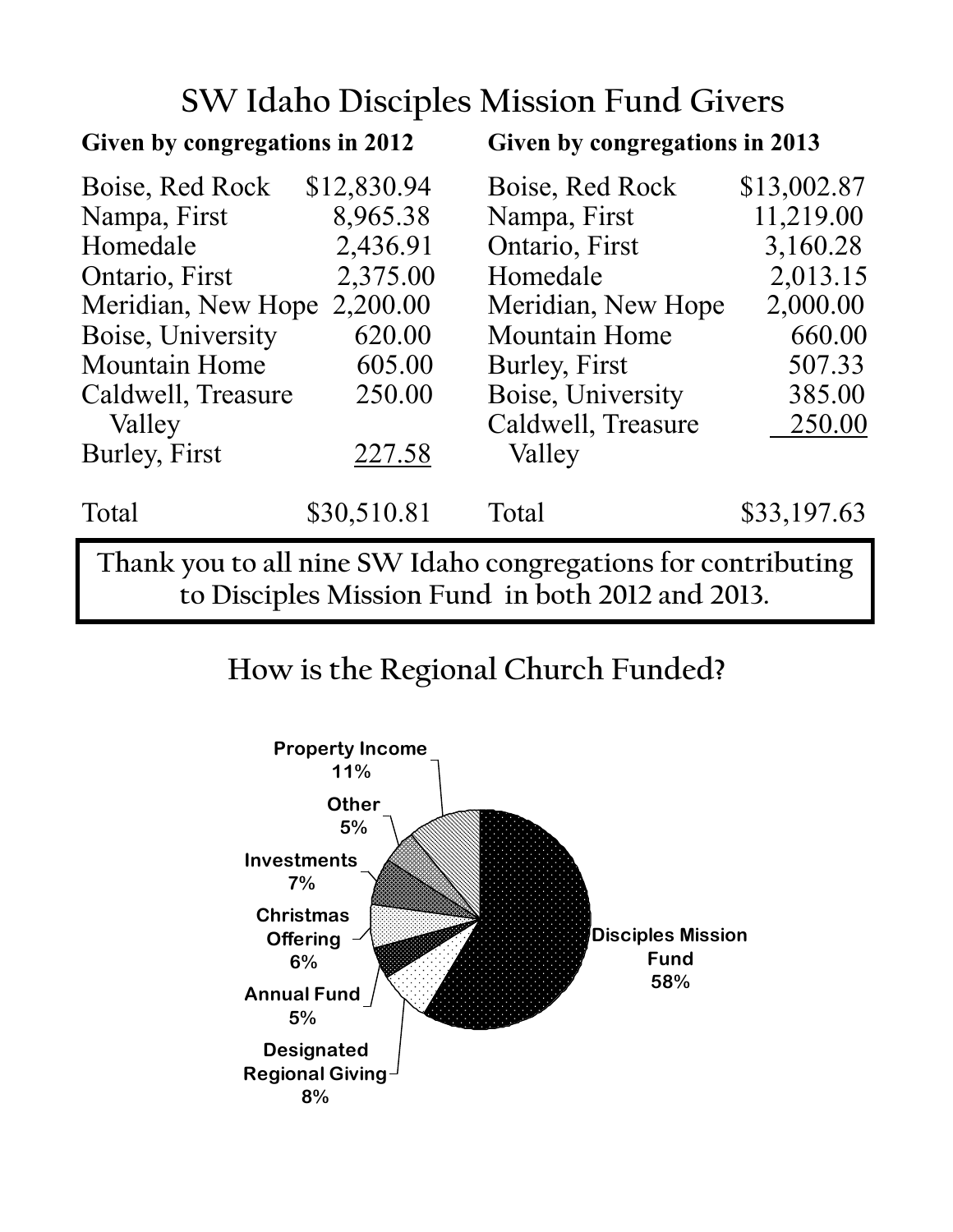#### **Christmas Offering used for Regional Ministries in Oregon**

#### **Christmas Offering used for Regional Ministries in Oregon**

| ۰ |
|---|
|---|

| ZUIZ                                 |             | 20 L.                  |             |
|--------------------------------------|-------------|------------------------|-------------|
| Murray Hills                         | 4,394.00    | Murray Hills           | 3,124.00    |
| Portland First                       | 1,489,00    | <b>Forest Grove</b>    | 1,515.00    |
| Albany                               | 975.05      | Pendleton              | 1,231.00    |
| Lynchwood                            | 955.62      | Lynchwood              | 1,119.25    |
| Corvallis                            | 643.35      | Portland First         | 985.00      |
| Forest Grove                         | 622.00      | Silverton              | 960.10      |
| Silverton                            | 559.00      | Eugene First           | 643.00      |
| Hood River                           | 540.00      | Albany                 | 524.00      |
| Pendleton                            | 359.00      | <b>Hood River</b>      | 450.00      |
| Medford                              | 278.00      | Corvallis              | 365.00      |
| Lebanon                              | 276.00      | Medford                | 350.00      |
| The View                             | 225.00      | Springfield First      | 333.00      |
| LaGrande                             | 137.00      | LaGrande               | 149.00      |
| Ione                                 | 72.89       | Glenwood               | 148.00      |
| Dallas                               | 70.00       | Trees of Righteousness | 137.78      |
| Glenwood                             | 70.00       | McMinnville            | 108.59      |
| Aloha                                | 50.00       | The View               | 100.00      |
| Salem                                | 20.00       | Lebanon                | 75.00       |
| Keizer                               | 5.00        | Keizer                 | 52.00       |
|                                      |             | Midway                 | 24.00       |
| Total                                | \$11,740.91 | Salem                  | 20.00       |
| 19 of 36 congregations participating |             | Total                  | \$12,413.72 |
|                                      |             |                        |             |

**2013**

#### **21 of 36 congregations participating**

De.000

IN

a

**Thank you to the 24 Christian Church in Oregon congregations that gave Christmas offerings in 2012 and/or 2013.**



U·ISEF·ICES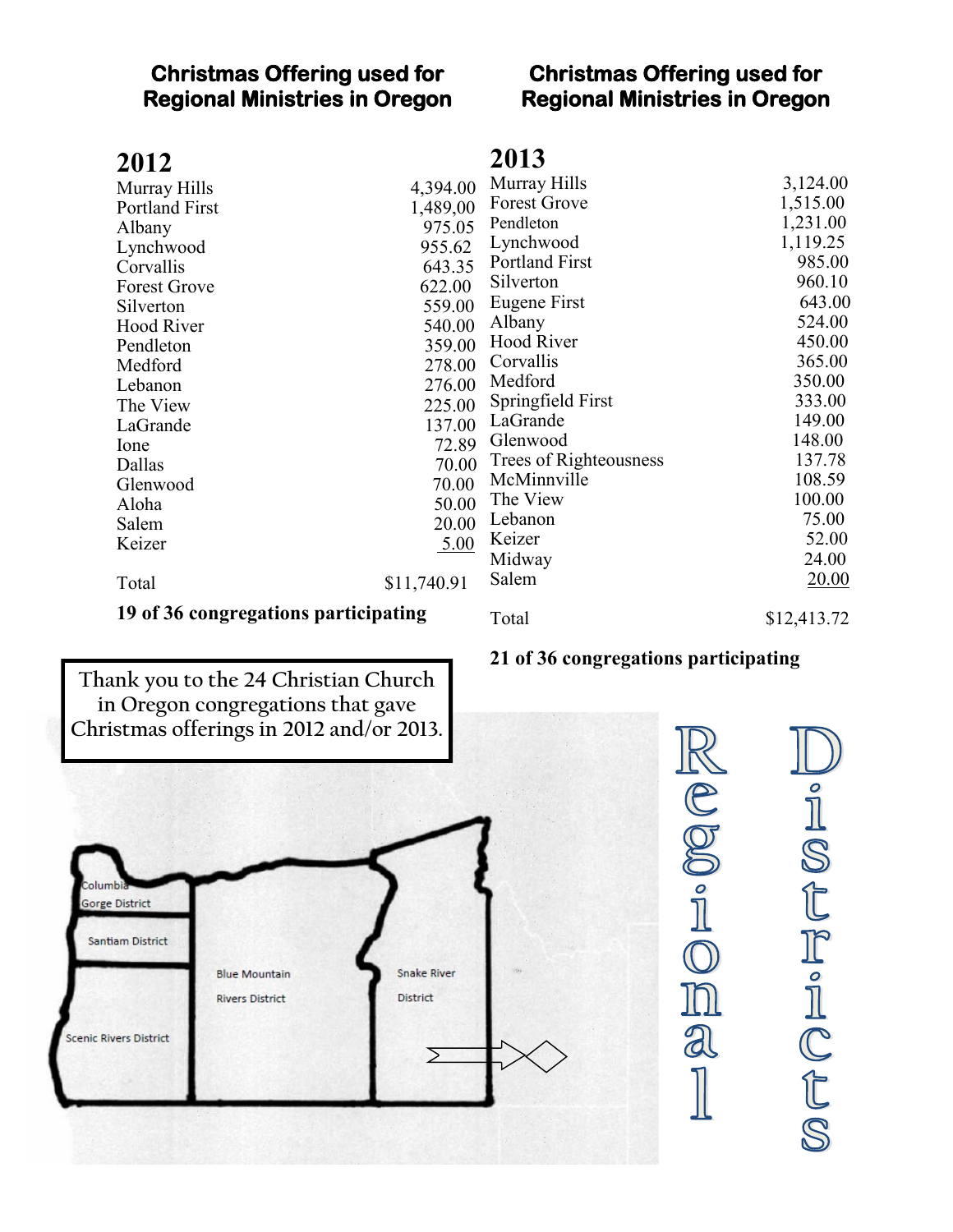### **This folder is MUCH smaller than our usual handout "docket" for Regional Assembly. Where's the rest of it?**

 You can find many reports posted on our website. If you cannot access materials on line, please call us at 503.226.7648, and we will send you by email, on cd, or on paper the resources you need.

 When you go to the Regional Assembly Docket area of our web site one week after this assembly you will find:

*All the financial reports you received with this small handout docket*

*Links to reports from a wide variety of ministries of the whole church*

 In addition, we encourage you to go to the following web sites to learn more about the Christian Church in Oregon and SW Idaho and the Christian Church (Disciples of Christ) in the United States and Canada.

| www.oidisciples.org                                                        | Christian Church in Oregon and SW Idaho                        |  |  |
|----------------------------------------------------------------------------|----------------------------------------------------------------|--|--|
| www.disciples.org                                                          | Christian Church (Disciples of Christ)                         |  |  |
| www.globalministries.org                                                   | Our global partnerships                                        |  |  |
| www.weekofcompassion.org                                                   | Our disaster and development fund                              |  |  |
| For updated information by email, sign up for the on-line news services of |                                                                |  |  |
| Common Current                                                             | sign up on www.oidisciples.org                                 |  |  |
| A 1-2 times per month update of regional church news                       |                                                                |  |  |
| Disciples News Service sign up on www.disciples.org                        |                                                                |  |  |
| A weekly update of whole church news                                       |                                                                |  |  |
|                                                                            | Week of Compassion Updates sign up on www.weekofcompassion.org |  |  |
| A semi-regular update of disaster and development response                 |                                                                |  |  |
|                                                                            |                                                                |  |  |

### **Dates to remember!!**

| $\bullet$ Women's Pray and Play Events:<br>May 17, Eugene, May 18, Grants Pass, June 21, LaGrande |                       |
|---------------------------------------------------------------------------------------------------|-----------------------|
| • God Rocks! Concert and Festival to raise Idaho Camp Scholarships                                | June 14, 2014         |
| Red Rock Christian, Boise                                                                         |                       |
| • FEDICE Ecuador Mission Trip                                                                     | July 10-22, 2014      |
| $\bullet$ Idaho Church Camps:<br>June 16-20 Jrs., July 7-12 Chi Rho, July 28-August 2 CYF         |                       |
| • Oregon Camps July 27-August 1 Middle School/High School August 10-15 Grade School               |                       |
| · West Side Regional Picnic, Willamette Mission State Park                                        | <b>August 9, 2014</b> |
| · Idaho Women's Retreat, Ashley Inn, Cascade, Idaho                                               | August 15-17, 2014    |
| • West Side Stewardship Event with Bruce Barkhauer, Portland                                      | September 19-20, 2014 |
|                                                                                                   |                       |

- East Side Stewardship Event with Bruce Barkhauer, Nampa **September 21, 2014**
- *Oregon Women's Retreat,* Murray Hills Christian, Beaverton **October 17-18, 2014**
- *Vision Process Gathering for all interested in coming, Portland* **May 23, 2015**
- **•** Vision Process Gathering for all interested in coming, Boise **May 24, 2015**

## **AND……………….Mark your Calendars now!!!!**

*Regional Assembly,* Northwood Christian Church, Springfield **May 20-21, 2016**